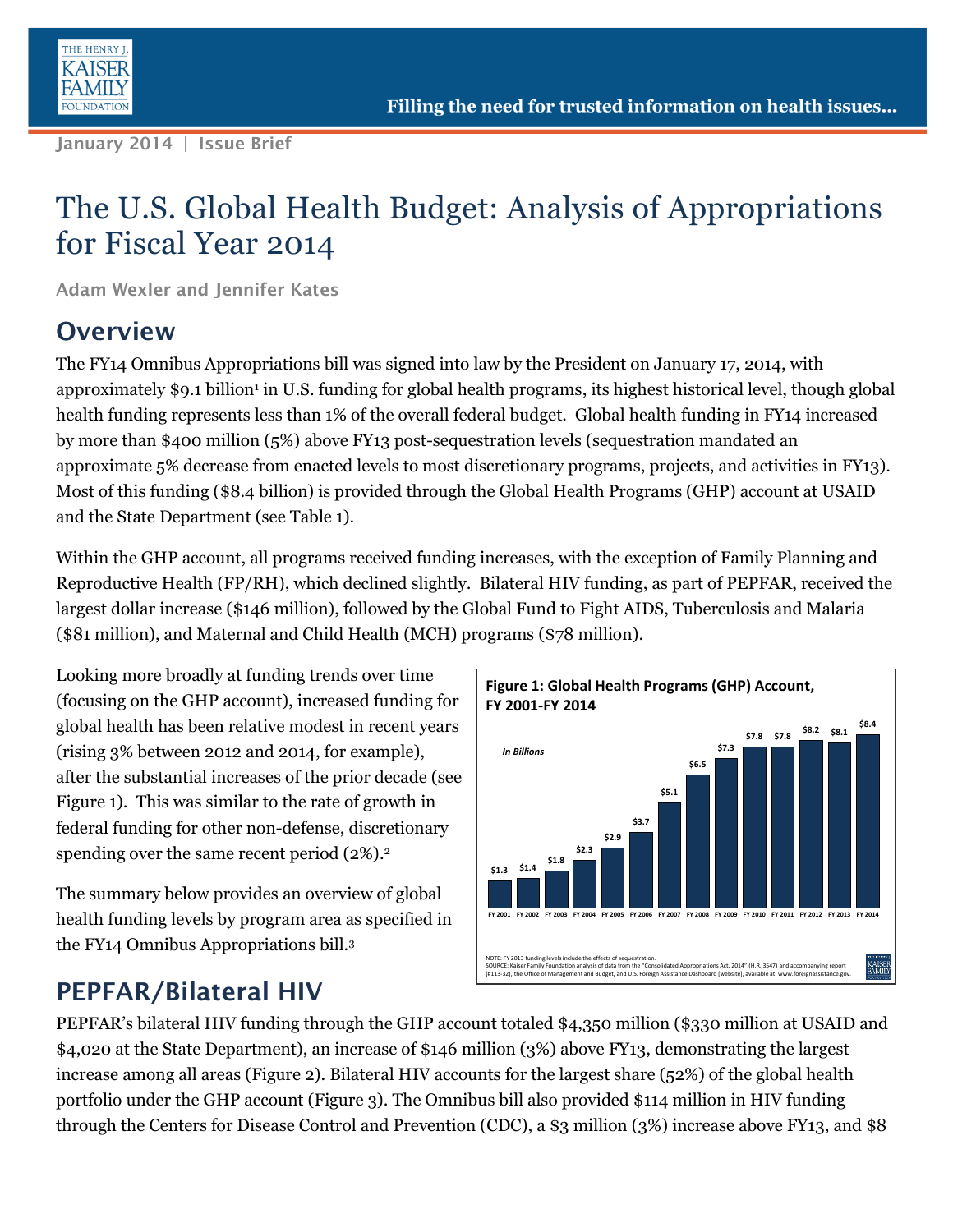million in funding for HIV programs at the Department of Defense (DoD), which matches the FY13 level.

Additional funding for HIV research activities at the National Institutes of Health (NIH) is not yet known.

#### **Global Fund to Fight AIDS, Tuberculosis and Malaria (Global Fund)**

The Omnibus bill included \$1,650 million for the U.S. contribution to the Global Fund, an \$81 million (5.2%) increase above FY13 and the second largest increase among all areas. The Global Fund accounts for the second largest share (20%) of global health funding (in the GHP account).



## **Tuberculosis**

Tuberculosis funding through the GHP account totaled \$236 million, a \$12 million (5%) increase above FY13. Additional tuberculosis funding provided through the Economic Support Fund (ESF) account is not yet known.

## **Malaria**

Malaria funding through the GHP account totaled \$665 million, a \$9 million (1%) increase above FY13. Additional malaria funding through the CDC and for research activities at the NIH are not yet known.

## **Family Planning & Reproductive Health (FP/RH)**

FP/RH funding through the GHP account totaled \$524 million and was the only program area under the GHP account that declined from FY13 levels (-\$4.0 million or -1%). However, Congress stated in the Omnibus bill that total bilateral funding for FP/RH programs should be "not less than \$575



million" (\$524 million through the GHP account and \$51 million through the ESF account) and included an additional \$35 million for the U.S. contribution to the United Nations Population Fund (UNFPA), essentially matching final FY13 funding levels (\$610 million). While the Omnibus bill maintains existing policy requirements prohibiting the use of foreign assistance to pay for the performance of abortion as a method of family planning or to motivate or coerce any person to practice abortion, it does not include a reinstatement of the "Global Gag Rule", which required foreign NGOs to certify that they would not perform or promote abortion as a method of family planning using funds from any source as a condition for receiving U.S. funding, nor does it prohibit funding for needle exchange programs – provisions that had been included in the House SFOPs appropriations bill.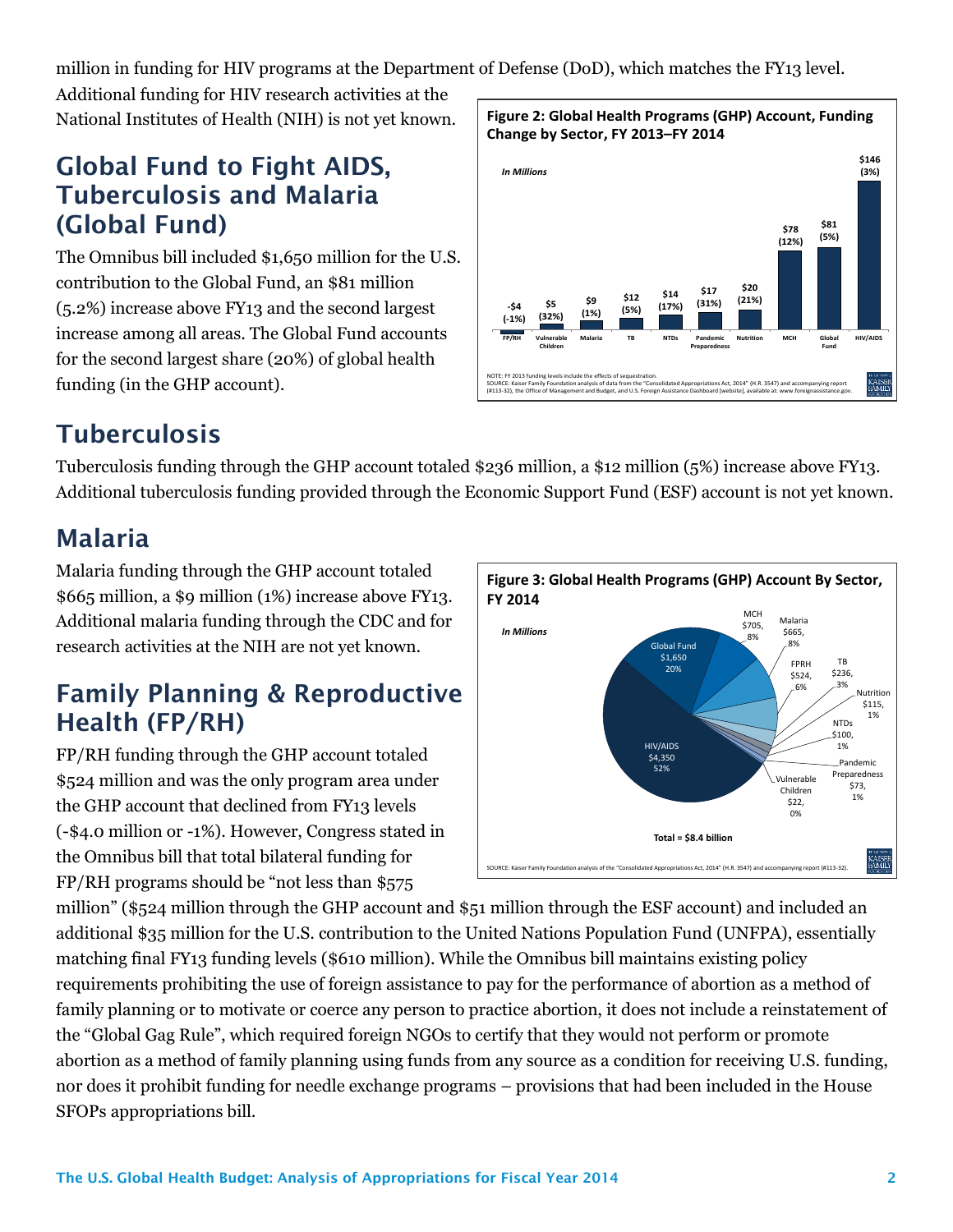## **Maternal & Child Health (MCH)**

In FY14, MCH funding through the GHP account totaled \$705, an increase of \$78 million (12%) above FY13 and the third largest increase among all areas. Some additional MCH funding provided through other accounts is not yet known. Specific components of MCH funding include:

- **GAVI:** The U.S. contribution to GAVI, which is included under MCH funding in the GHP account, totaled \$175 million, a \$37 million (27%) increase above FY13.
- **Polio:** U.S. funding for polio programs is provided through USAID (via the GHP and ESF accounts) and CDC. Polio funding through USAID totaled \$59 million (\$51 million from GHP and \$8 million from ESF), an increase of \$15 million (34%) above FY13. Polio funding through the CDC totaled \$146 million, an increase of \$41 million (38%) above FY13 (polio accounted for more than 75% of the entire increase in CDC global health funding). <sup>4</sup>
- **United Nations Children's Fund (UNICEF):** The U.S. contribution to UNICEF totaled \$132 million in FY14, a \$7 million (5%) increase above FY13.<sup>5</sup> The House SFOPs appropriations bill had eliminated funding for several United Nations entities including UNICEF.

#### **Nutrition**

Nutrition funding through the GHP account totaled \$115 million, a \$20 million (21%) increase above FY13. Additional nutrition funding provided through other accounts, such as the ESF account, is not yet known.

## **Vulnerable Children**

Funding for vulnerable children, which is provided via the Displaced Children and Orphans Fund (DCOF), totaled \$22 million in the GHP account, a \$5 million (32%) increase above FY13. The increase in funding for vulnerable children was the largest percentage increase among all areas under the GHP account.

### **Pandemic Preparedness**

Pandemic Preparedness funding through the GHP account totaled \$73 million, an increase of \$17 million (31%) above FY13. The increase in pandemic preparedness funding was the second largest percentage increase among all areas under the GHP account. Additional funding provided through other accounts, such as the ESF account, is not yet known.

## **Other Non-Global Health Funding**

The Omnibus bill also provided funding for areas and agencies that are not directly involved in U.S. global health, but are related and may impact these efforts including the Millennium Challenge Corporation (MCC), Feed the Future (FtF), which is the U.S. Government's Global Hunger and Food Security Initiative, broader food assistance through Food for Peace and McGovern-Dole International Food for Education and Child Nutrition, and other funding through the State & Foreign Operations Development Assistance (DA) and ESF accounts. Within the Omnibus bill, funding for all of these areas increased above FY13 levels with the exception of the overall DA and ESF accounts; the DA account declined by more than \$200 million (-8%) and the ESF account declined by almost \$1 billion (see Table 2). The ESF decrease, however, is entirely attributed to decreases in funding for Overseas Contingency Operations (OCO), which provides funding for programs in Iraq, Afghanistan, and Pakistan; non-OCO funding in the ESF account actually increased.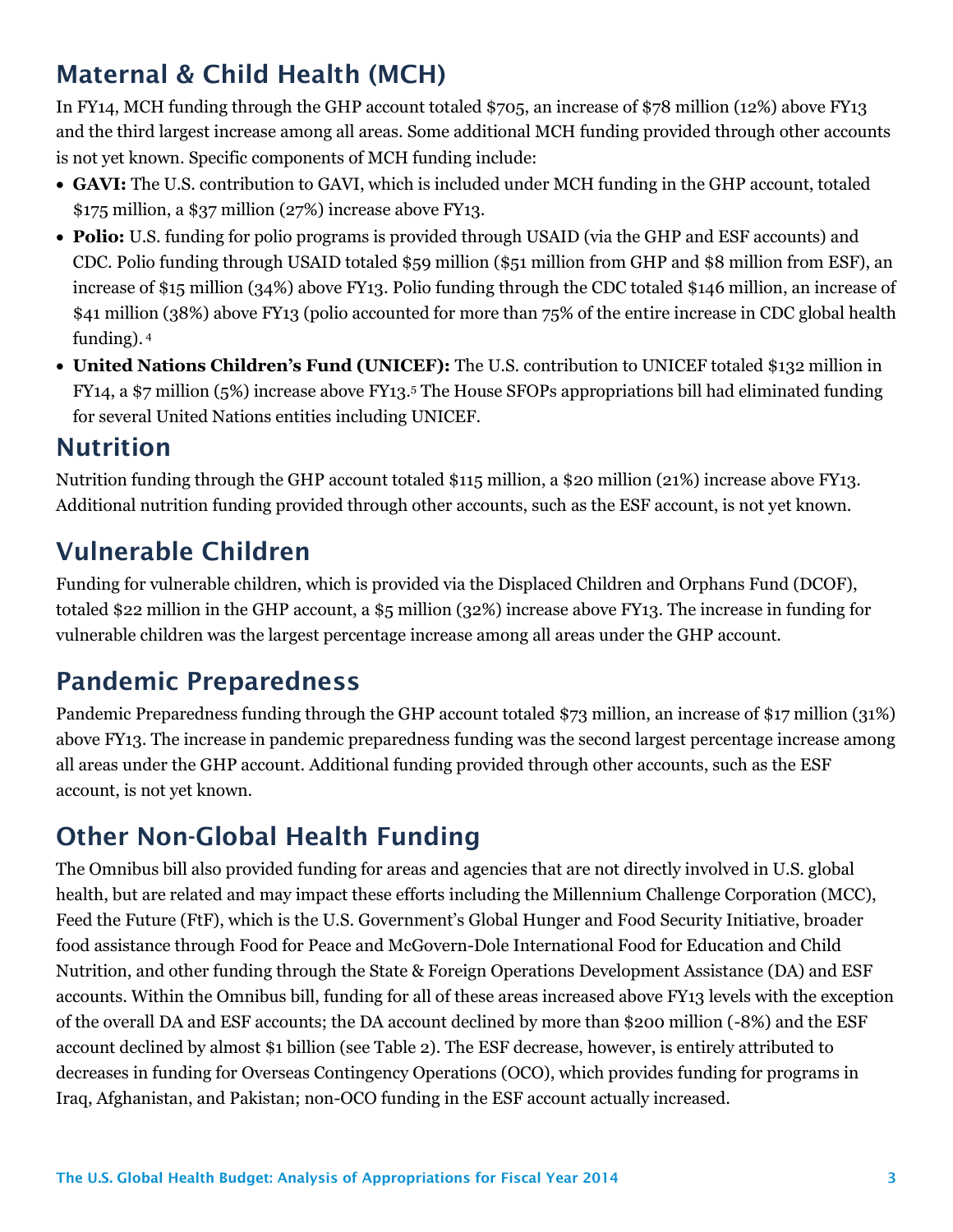| Table 1: U.S. Funding for Global Health Programs, FY 2013 - FY 2014 |                   |                     |                   |  |
|---------------------------------------------------------------------|-------------------|---------------------|-------------------|--|
| Department / Agency / Area                                          | <b>FY13 Final</b> | <b>FY14 Omnibus</b> | <b>Difference</b> |  |
|                                                                     | (millions)*       | (millions)          | (millions, %)     |  |
| <b>USAID - Global Health Programs (GHP)</b>                         |                   |                     |                   |  |
| HIV/AIDS                                                            | \$333             | \$330               | $$-2.9(-0.9%)$    |  |
| Tuberculosis                                                        | \$225             | \$236               | \$11.5(5.1%)      |  |
| Malaria                                                             | \$656             | \$665               | \$8.6(1.3%)       |  |
| <b>Neglected Tropical Diseases (NTDS)</b>                           | \$86              | \$100               | \$14.4 (16.8%)    |  |
| Pandemic Preparedness                                               | \$55              | \$73                | \$17.3 (31.4%)    |  |
| Maternal & Child Health (MCH)                                       | \$627             | \$705               | \$77.7 (12.4%)    |  |
| of which GAVI                                                       | \$138             | \$175               | \$37(26.8%)       |  |
| of which Polio                                                      | \$39              | \$51                | \$11.6 (29.5%)    |  |
| Nutrition                                                           | \$95              | \$115               | \$19.9 (20.9%)    |  |
| Vulnerable Children                                                 | \$17              | \$22                | \$5.4 (32.2%)     |  |
| Family Planning & Reproductive Health (FP/RH)                       | \$528             | \$524               | $$-4 (-0.8%)$     |  |
| <b>Total USAID:</b>                                                 | \$2,622           | \$2,769             | \$147.8 (5.6%)    |  |
| <b>State Department - Global Health Programs (GHP)</b>              |                   |                     |                   |  |
| HIV/AIDS Bilateral                                                  | \$3,871           | \$4,020             | \$149.2 (3.9%)    |  |
| Global Fund                                                         | \$1,569           | \$1,650             | \$81 (5.2%)       |  |
| <b>Total State:</b>                                                 | \$5,440           | \$5,670             | \$230.2 (4.2%)    |  |
| <b>Total GHP - State &amp; USAID</b>                                |                   |                     |                   |  |
| <b>Total USAID &amp; State GHP:</b>                                 | \$8,061           | \$8,439             | \$378 (4.7%)      |  |
| <b>Economic Support Fund (ESF)</b>                                  |                   |                     |                   |  |
| Family Planning & Reproductive Health (FP/RH)                       | \$49              | \$51                | \$1.8(3.8%)       |  |
| Polio                                                               | $\zeta$ 4         | \$8                 | \$4 (100%)        |  |
| <b>International Organizations &amp; Programs (IO&amp;P)</b>        |                   |                     |                   |  |
| United Nations Population Fund (UNFPA)                              | \$33              | \$35                | \$1.8(5.3%)       |  |
| United Nations Children's Fund (UNICEF)                             | \$125             | \$132               | \$6.8 (5.5%)      |  |
| Centers for Disease Control and Prevention (CDC)**                  |                   |                     |                   |  |
| <b>Global AIDS</b>                                                  | \$111.0           | \$114               | \$3.3(2.9%)       |  |
| <b>Global Immunization</b>                                          | \$151.9           | \$193               | \$41.3 (27.2%)    |  |
| of which Polio Eradication                                          | \$105.5           | \$146               | \$40.5(38.4%)     |  |
| of which Other Global/Measles                                       | \$46.5            | \$47                | \$0.8(1.7%)       |  |
| Global Disease Detection & Emergency Response                       | \$39.4            | \$40                | \$0.6(1.4%)       |  |
| Parasitic Diseases & Malaria                                        | \$18.4            | \$19                | \$0.6(3.5%)       |  |
| <b>Global Public Health Capacity</b>                                | \$8.7             | \$17                | $$7.8$ (88.7%)    |  |
| <b>Total CDC:</b>                                                   | \$329.5           | \$383               | \$53.5 (16.2%)    |  |
| <b>Department of Defense (DoD)</b>                                  |                   |                     |                   |  |
| HIV/AIDS                                                            | \$8               | \$8                 | \$0 (0%)          |  |
| <b>Total Global Health Funding</b>                                  |                   |                     |                   |  |
| <b>Total Global Health Funding</b>                                  | \$8,611           | \$9,057             | \$445.9 (5.2%)    |  |
|                                                                     |                   |                     |                   |  |

**NOTES:** 

\*FY 2013 Final includes the effects of sequestration.

\*\*The President's FY 2014 Budget Request for CDC included a realignment of funding for business services. This realignment of funds was not taken into account in the FY 2014 Omnibus bill and has not been included in the FY 2013 Final amounts presented in this table.